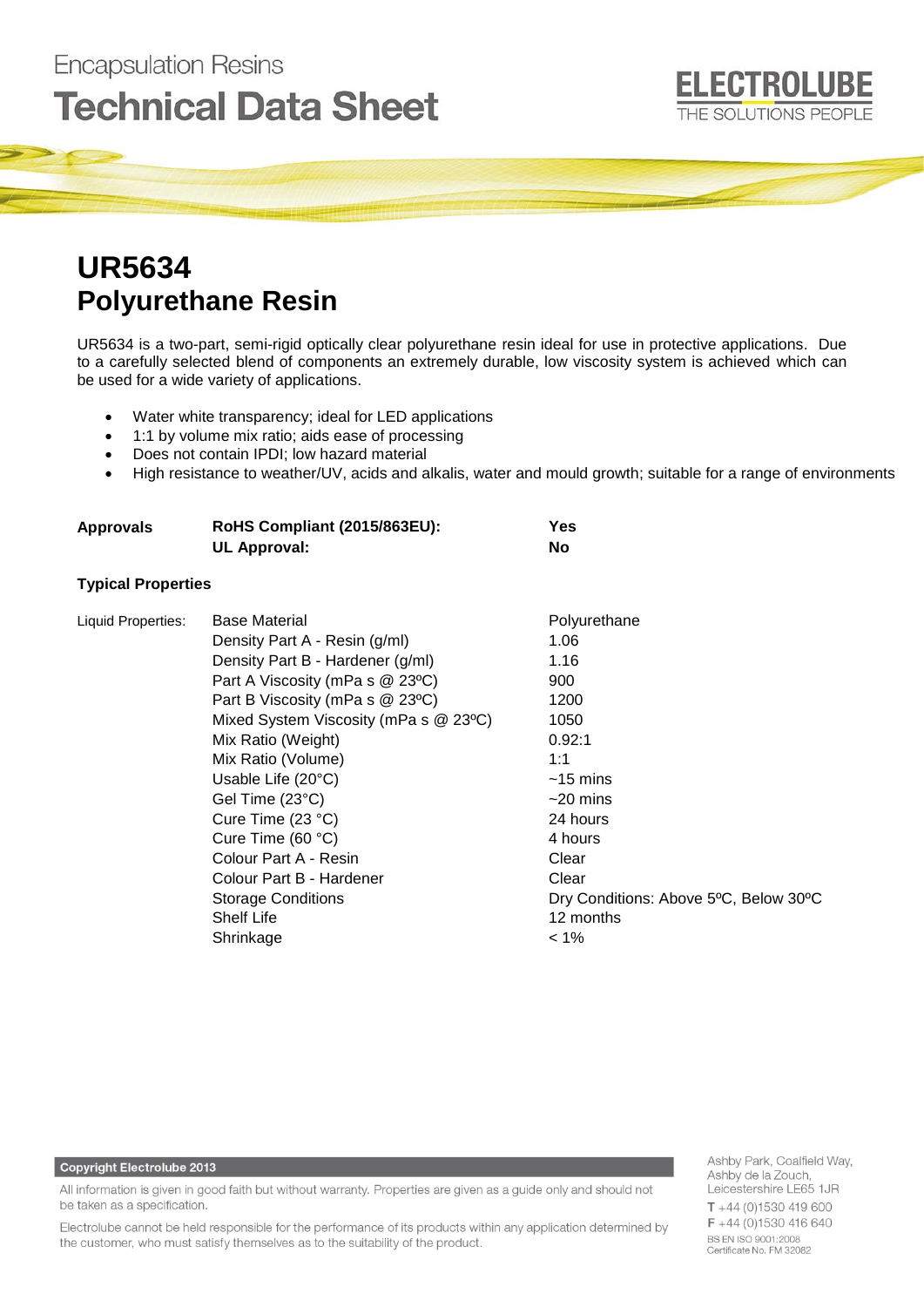| Cured System: | Thermal Conductivity (W/m.K)                                                            | 0.30            |
|---------------|-----------------------------------------------------------------------------------------|-----------------|
|               | Cured Density (g/ml)                                                                    | 1.11            |
|               | Temperature Range (°C)                                                                  | $-40$ to $+120$ |
|               | Max Temperature Range (Short Term (°C)/30 mins)<br>(Application and Geometry Dependent) | +130            |
|               | Dielectric Strength (kV/mm)                                                             | 11              |
|               | Volume Resistivity (ohm-cm)                                                             | $10^{14}$       |
|               | <b>Shore Hardness</b>                                                                   | A80             |
|               | Colour (Mixed System)                                                                   | Water White     |
|               | Refractive Index                                                                        | 1.640           |
|               | <b>Flame Retardancy</b>                                                                 | No.             |
|               | Loss Tangent @ 50 Hz                                                                    | 0.025           |
|               | Permittivity @ 50 Hz                                                                    | 3.50            |
|               | Comparative Tracking Index (BS EN 60112)                                                | 600V            |
|               | Water Absorption (9.7mm thick disk, 51mm diameter)<br>10 days @ 20°C / 1 hour @ 100°C   | $< 1\% / < 1\%$ |
|               | Elongation At Break                                                                     | 62.4%           |
|               |                                                                                         |                 |

### **Mixing Procedures**

#### **Resin Packs**

When in Resin pack form, the resin and hardener are mixed by removing the clip and moving the contents around inside the pack until thoroughly mixed. To remove the clip, remove both end caps, grip each end of the pack and pull apart gently. By using the removed clip, take special care to push unmixed material from the corners of the pack. Mixing normally takes from three to four minutes depending on the skill of the operator and the size of the pack. Both the resin and hardener are evacuated prior to packing so the system is ready for use immediately after mixing. The corner may be cut from the pack so that it may be used as a simple dispenser. There is also a YouTube video [\(Polyurethane Mixing Instructions\)](https://www.youtube.com/watch?v=hmyCY7GaHoo) available on the Electrolube channel to show the mixing process.



#### **Copyright Electrolube 2013**

All information is given in good faith but without warranty. Properties are given as a guide only and should not be taken as a specification.

Electrolube cannot be held responsible for the performance of its products within any application determined by the customer, who must satisfy themselves as to the suitability of the product.

Ashby Park, Coalfield Way, Ashby de la Zouch, Leicestershire LE65 1JR  $T + 44$  (0)1530 419 600 F +44 (0)1530 416 640 **BS EN ISO 9001:2008** Certificate No. FM 32082

**ELECTROLUBE** THE SOLUTIONS PEOPLE